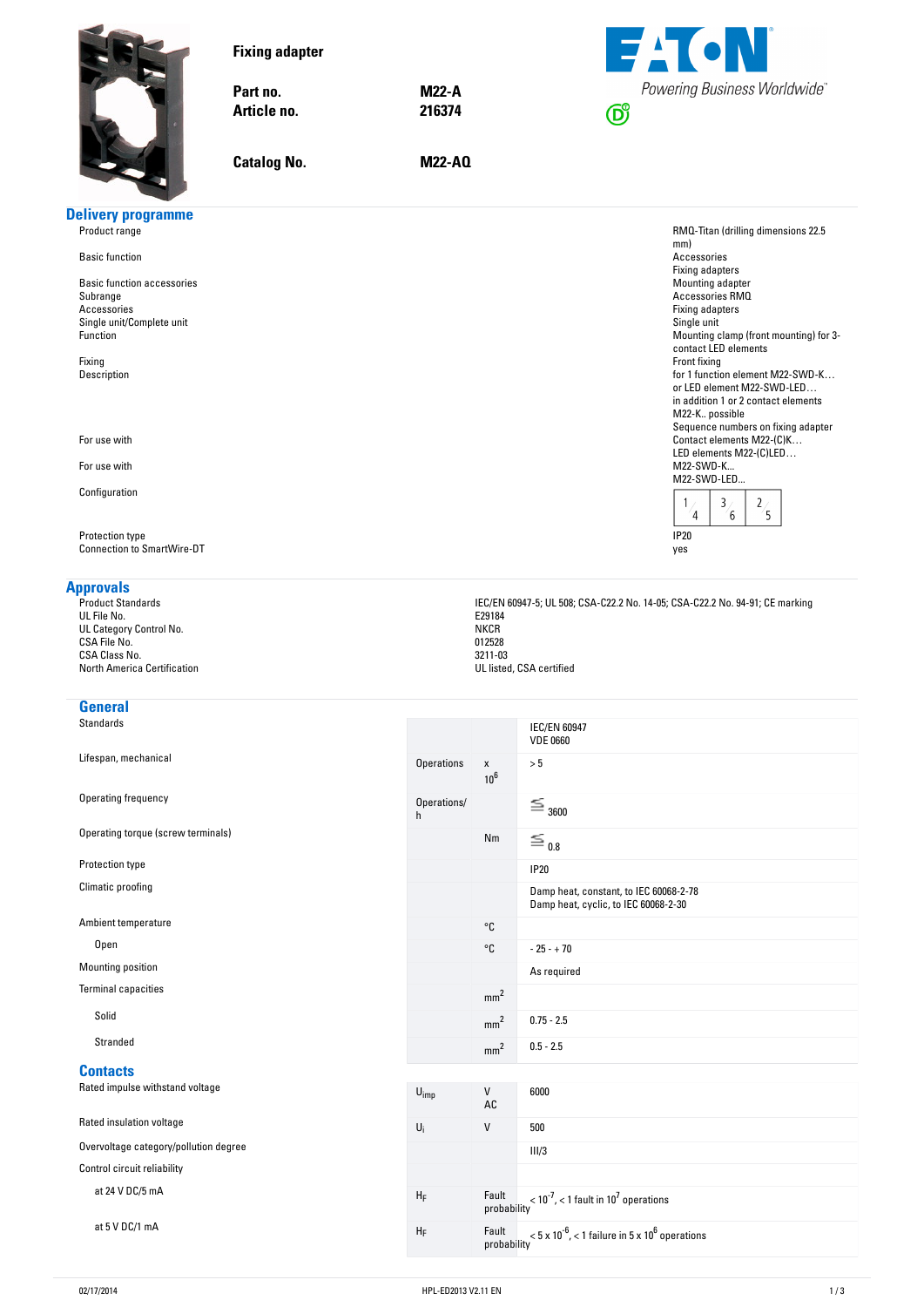| Max. short-circuit protective device      |                   |                              |                   |
|-------------------------------------------|-------------------|------------------------------|-------------------|
| Fuseless                                  |                   | Type                         | PKZM0-10/FAZ-B6/1 |
| Fuse                                      | $\mathsf{gG/gL}$  | $\mathsf A$                  | $10\,$            |
| <b>Switching capacity</b>                 |                   |                              |                   |
| Rated operational current                 | $I_e$             | $\sf A$                      |                   |
| AC-15                                     |                   |                              |                   |
| 115V                                      | $I_{e}$           | $\sf A$                      | $\boldsymbol{6}$  |
| 220 V 230 V 240 V                         | $I_e$             | $\mathsf A$                  | $\boldsymbol{6}$  |
| 380 V 400 V 415 V                         | $I_{e}$           | $\mathsf A$                  | 4                 |
| 500 V                                     | $I_e$             | $\mathsf A$                  | $\overline{2}$    |
| $DC-13$                                   |                   |                              |                   |
| 24 V                                      |                   | $\mathsf A$                  | 3                 |
| 42 V                                      | $I_e$             |                              |                   |
| 60 V                                      | $I_e$             | $\mathsf A$                  | 1.7               |
| 110V                                      | $I_{e}$           | $\mathsf A$                  | 1.2               |
|                                           | $I_e$             | $\mathsf A$                  | $0.8\,$           |
| 220 V                                     | $I_e$             | $\mathsf A$                  | $0.3\,$           |
| Lifespan, electrical                      |                   |                              |                   |
| $AC-15$                                   |                   |                              |                   |
| 230 V/0.5 A                               | <b>Operations</b> | $\mathsf X$<br>$10^6$        | 1.6               |
| 230 V/1.0 A                               | Operations        | $\mathsf X$<br>$10^6$        | $\mathbf{1}$      |
| 230 V/3.0 A                               | Operations        | $\mathsf X$<br>$10^6$        | 0.7               |
| <b>DV-13</b>                              |                   |                              |                   |
| 12 V/2.8 A                                | <b>Operations</b> | $\pmb{\mathsf{X}}$<br>$10^6$ | $1.2$             |
| Indoor and protected outdoor installation |                   |                              |                   |

## **Technical-data-ETIM-5.0**

Low-voltage industrial components (EG000017) / Adapter for control circuit devices (EC001020) Electric engineering, automation, process control engineering / Low-voltage switch technology / Command and alarm device / Adapter for command devices (ecl@ss8-27-37-12-26 [AKF044010]) Built-in diameter and the state of the state of the state of the state of the state of the state of the state of the state of the state of the state of the state of the state of the state of the state of the state of the s Number of appliances to build in 6 to 200 m states and the states of the states of the states of the states of the states of the states of the states of the states of the states of the states of the states of the states of

**Dimensions**